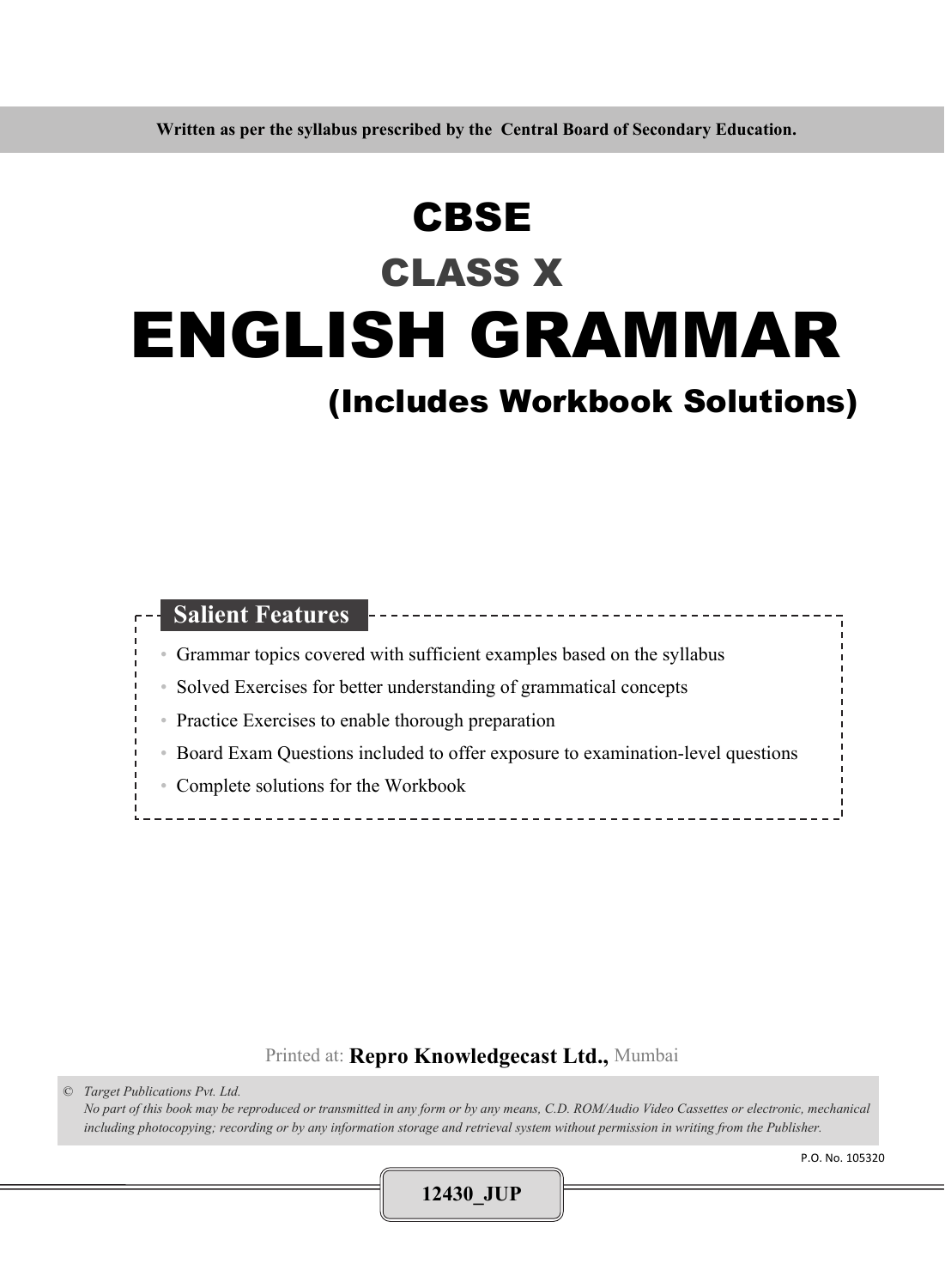## **PREFACE**

*In the case of good books, the point is not how many of them you can get through, but rather how many can get through to you.* 

 **"Std. X : English Grammar"** is a complete and thorough guide, critically analysed and extensively drafted to boost the student's confidence. The book is prepared as per the syllabus prescribed by the National Council of Educational Research and Training (NCERT).

 The book contains detailed theory along with sufficient examples for each topic. Solved Exercises have been provided to facilitate better understanding of the concepts. Ample Practice Exercises have been included to give an insight on the difficulty level of various questions. Additionally, the Board Questions covered for each topic will enable thorough preparation of the student and provide exposure to examination level questions. The book also includes Solutions for all the questions in the Workbook.

 The journey to create a complete book is strewn with triumphs, failures and near misses. If you think we've nearly missed something or want to applaud us for our triumphs, we'd love to hear from you.

Please write to us at: mail@targetpublications.org

*A book affects eternity; one can never tell where its influence stops.* 

*Best of luck to all the aspirants!* 

Yours faithfully,

Publisher

**Edition:** Second

#### **Disclaimer**

This book is intended to be study material expressing views and elaborating concepts for ease of understanding for students and purely for their benefits. We make no representations as to accuracy, completeness, correctness, suitability, or validity of any information through this study material. And, shall not be held liable or responsible for any errors, omissions, or differences in this information or any losses, injuries or damages arising from its use. All information is provided on as it is basis depending upon the understanding of the author and his/her elaboration of such concepts along with adoption and inspiration from various other texts in relation to the topics as mentioned in this study material. It is the reader's responsibility to verify their own facts. Through this study material we are only explaining and elaborating various concepts as may be necessary for the students in the present framework and context.

The views and opinions expressed in this study material are purely as per the understanding of the authors and do not necessarily reflect the official policy or position of any other agency, organization, employer or company. Assumptions made in this analysis are not reflective of the position of any other than the authors - and since we are critically thinking human beings with personified opinions, these views are always subject to change, revision and rethinking at any time. Please do not hold us to them in perpetuity.

Readers shall not misconceive this work with any other work. This work is purely inspired upon the course work as suggested and prescribed by the National Council of Educational Research and Training (NCERT).

All the facts and figures so stated have been purely adopted from various research points purely for the purpose of representation and explaining the students and readers at large as a part of fair dealing. By producing anything and everything in this book the author does not intend to claim copyrights on any such material but has been purely adopted and used for the purpose of representation and for better understanding of the students with a pure intention to educate the public at large for a better India.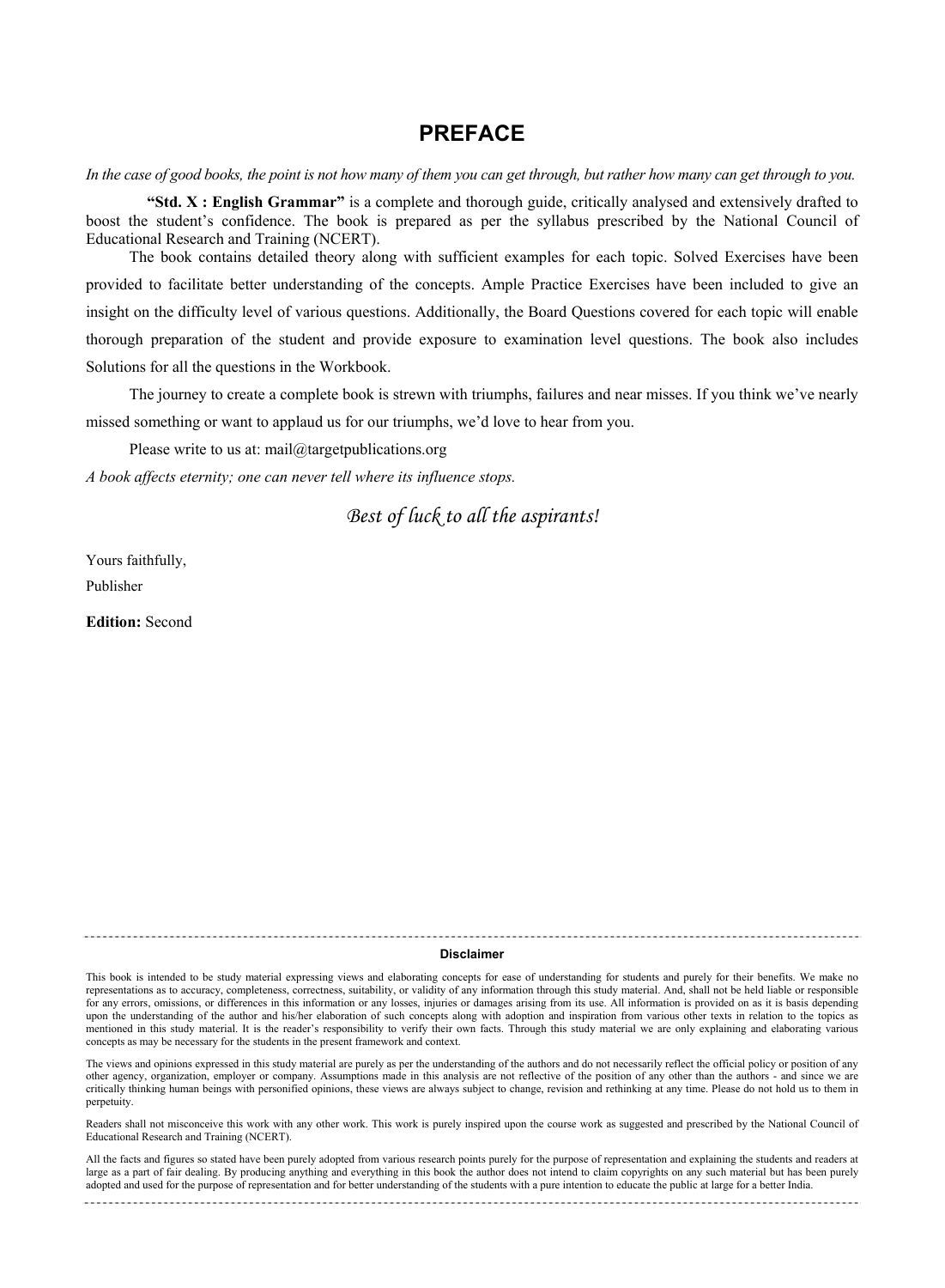# $\overline{1}$ 01. Prepositions

#### **Introduction**

 Prepositions are words which show the relationship between two words in a sentence. They are very important in English grammar. The rules of preposition and its uses play a prime role in written English.

 Prepositions are used to connect nouns, pronouns and phrases in any sentence. The relationship can include direction, place (or a particular point or location), time, manner, cause and amount (or degree).

The preposition is almost always before the noun or pronoun and hence it is called a preposition.

#### **Some examples of prepositions are illustrated below:**

- i. The ball is below your bed. below is a preposition which shows place.
- ii. He came by bus. by is a preposition which shows manner.

#### **Forms of Prepositions**

There are five forms of prepositions:

- **i.** Simple Prepositions: Simple prepositions are used in simple sentences.
- **e.g.** In, on, at, to, from, with, by etc.
- I am not coming with you.
- **ii. Compound Prepositions:** When we join two connecting nouns, pronouns and phrases then we use compound prepositions.
- **e.g.** About, across, among, between, beside, before etc.
- I will reach there before she leaves.
- **iii. Double Prepositions:** A double preposition is two (prepositional) words used in a sentence to connect nouns, pronouns and phrases with other words in a sentence.
- **e.g.** Outside of, out of, from behind, because of etc.
- It was just **because of** you that they went to school.
- **iv. Participle Prepositions:** When a participle (an -ed or –ing verb) is used as a preposition it is known as a participle preposition.
- **e.g.** Concerning, pending, considering assuming, barring, during, given, notwithstanding, provided, regarding.
- I think I can do it easily considering my knowledge.
- **v. Phrase Prepositions:** A prepositional phrase is a group of words containing a preposition, a noun or pronoun (object of the preposition), and any modifiers of the object.
- **e.g.** According to, in spite of, on account of, in front of, in order to, for the sake of, by means of, with reference to, in addition to, due to etc.
- According to me, there are three members of this company.

#### **Types of Prepositions**

Ī

Prepositions are mainly of five types: Place, Time, Direction, Movement and Position.

**i.** Preposition of Place: There are three prepositions of Places.

|                                   | At the end of the page<br>$\bullet$ | At the exit/entrance<br>$\bullet$ |
|-----------------------------------|-------------------------------------|-----------------------------------|
| AT - used for a point of place    | At the corner<br>$\bullet$          | At work<br>$\bullet$              |
|                                   | At home<br>٠                        | At school<br>$\bullet$            |
|                                   | At the side<br>٠                    |                                   |
|                                   | In Maharashtra<br>$\bullet$         | In the hall<br>$\bullet$          |
|                                   | In the mall<br>$\bullet$            | In my pocket<br>$\bullet$         |
| IN - used for spaces              | In the building<br>$\bullet$        | In the newspaper<br>$\bullet$     |
|                                   | In the sky<br>٠                     |                                   |
|                                   | On the table<br>$\bullet$           | On the motorcar<br>$\bullet$      |
| <b>ON</b> - used for surface tops | On the computer<br>$\bullet$        | On the page<br>$\bullet$          |
|                                   | On the bus<br>$\bullet$             | On the radio<br>$\bullet$         |
|                                   | On the right/left<br>٠              | On the way<br>٠                   |
|                                   |                                     |                                   |

*Note: There are some exceptions which do not follow these rules.*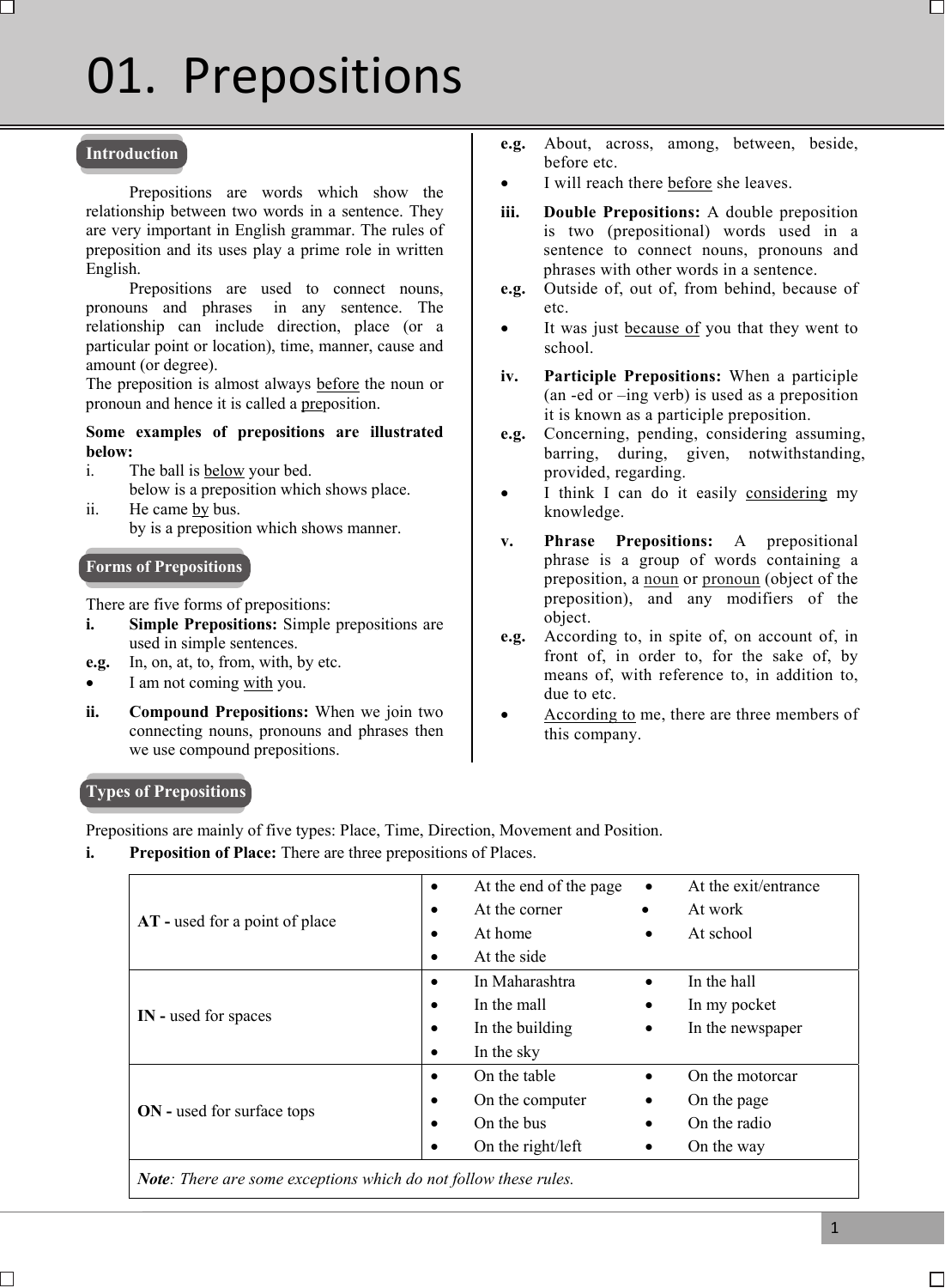# **Class X: English Grammar**

 $\Box$ 



| AT - used to indicate a precise time<br><b>Note:</b> $At night$ is an exception to this<br>rule. |  | At ten o'clock<br>At the moment/this time | $\bullet$ | At $4:30$ a.m.<br>At sunrise/noon |
|--------------------------------------------------------------------------------------------------|--|-------------------------------------------|-----------|-----------------------------------|
| IN - used for indicating a time period                                                           |  | In January                                |           | In $2015$                         |
|                                                                                                  |  | In the $90's$                             |           | In this century                   |
| morning/afternoon/<br>the<br>Note:<br>In                                                         |  |                                           |           |                                   |
| evening are the exceptions to this rule.                                                         |  |                                           |           |                                   |

#### **iii. Preposition of Position:** There are two prepositions of Position.

| Under/Underneath and Over - used   •<br>to indicate position that is vertically $\bullet$<br>down or vertically up |     | The ball went under the door.<br>The file is underneath the packages.<br>The airplane went over the clouds. |
|--------------------------------------------------------------------------------------------------------------------|-----|-------------------------------------------------------------------------------------------------------------|
| Below/Beneath and Above - used to   •<br>indicate position that is lower or higher                                 | - 0 | I saw him standing below the building.<br>We sat beneath the apple tree.<br>They stay above the shop.       |

## **iv. Preposition of Direction:** There are seven prepositions of Direction.

| Tо<br>to indicate a<br>specific<br>used            |           | A place - I am going to the shop.                   |
|----------------------------------------------------|-----------|-----------------------------------------------------|
| destination                                        | ٠         | An event - Are you going to the dance party?        |
|                                                    |           | A person - I am going to your principal to complain |
|                                                    |           | about you.                                          |
|                                                    | ٠         | A position - The kitchen is to your left.           |
| <b>Towards - used to show the direction of</b>     | $\bullet$ | Abdul was running towards the bus stop.             |
| the destination.                                   | $\bullet$ | Please turn towards your left to exit.              |
| <b>From - used to show the point of origin</b>     | $\bullet$ | She has started from home.                          |
| ( <i>i.e.</i> starting or departure point)         |           | They have left from Mumbai already.                 |
|                                                    |           | We are from Chennai.                                |
| <b>Off</b> - used to indicate either 'being taken' | $\bullet$ | The salesman took the bottle off the shelf.         |
| away from' or 'down from'                          | $\bullet$ | The cat fell off the tin roof.                      |
| For - used to indicate direction only              | $\bullet$ | They will leave for home tomorrow.                  |
| when the verb indicates the beginning of           | $\bullet$ | My son has already left for Singapore.              |
| a movement                                         |           |                                                     |
| <b>Against</b> - used to indicate contact or       | $\bullet$ | Sona leaned against the wall.                       |
| pressure                                           | ٠         | Father, put the box against the wall.               |
| <b>Out of - used to indicate departure from</b>    |           | Alok went out of the classroom.                     |
|                                                    |           | We need to get out of this place.                   |

### **v. Preposition of Movement:** There are six prepositions of Movement.

| <b>Through/Across</b> - used to show the<br>movement from one point to the other | The hunters went through the forest.<br>$\bullet$<br>We went across the road.<br>٠                                                                        |
|----------------------------------------------------------------------------------|-----------------------------------------------------------------------------------------------------------------------------------------------------------|
| <b>Into</b> - used to show the movement of                                       | We got into the cinema hall.                                                                                                                              |
| going inside                                                                     | $\bullet$                                                                                                                                                 |
| <b>Onto</b> - used to show the movement on                                       | The coin rolled onto the pavement.                                                                                                                        |
| an object.                                                                       | $\bullet$                                                                                                                                                 |
| <b>Along</b> - used to show the movement that                                    | We were walking along the river.                                                                                                                          |
| is adjacent in line.                                                             | $\bullet$                                                                                                                                                 |
| In/On/By - used to indicate a means of                                           | They travelled in a ship for the first time.<br>$\bullet$<br>He was the only one who was travelling on foot.<br>$\bullet$<br>We came by bus.<br>$\bullet$ |
| Up/Down - used to show the movement<br>across an upper or lower level            | Romy and Suzy climbed up the mountain as a challenge.<br>$\bullet$<br>They came down from Vaishno devi temple as fast as<br>٠<br>they could.              |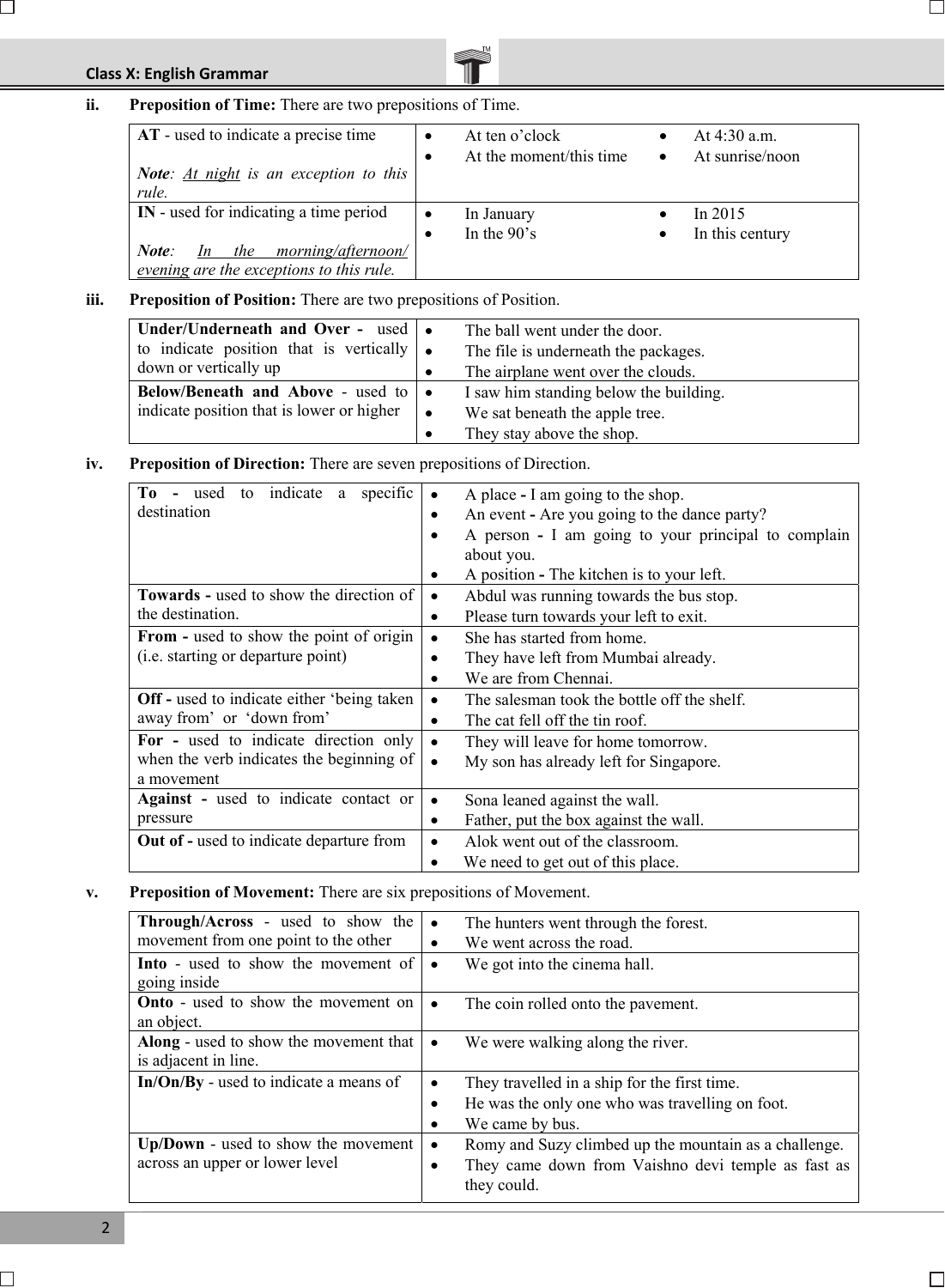#### **Basic Grammar 01: Prepositions**



#### **Preposition Rules**

There are two main rules to follow to use prepositions.

- **i. Preposition's Choice:** Certain prepositions must follow certain words and make the relationships between words in the sentences clear.
- **e.g.** a. Able *to*
	- b. Capable *of*
	- c. Preoccupied *with*
	- d. Prohibited *from*

 These prepositions must follow these words. It would be grammatically incorrect to say "able *with*" or "capable *to"* 

**ii. Preposition's Position:** Prepositions are followed by a noun and have an object, and hence they are not used at the end of a sentence.

> However, in certain cases the meaning of a sentence can change without the preposition at the end of the sentence.

**e.g.** "I turned the TV on."

 If you removed the "on" from the end of this sentence, it would change the meaning. Instead of switching on the set, one would be saying that one turned the TV itself.

#### **Key To Learning**

Ī

- i. A preposition is followed by a noun, which includes:
	- a. dog, money, love
	- b. Bangkok, Mary
	- c. you, him, us
	- d. my first job
	- e. swimming
- ii. A preposition is never followed by a verb.
- iii. It is permissible to end a sentence with a preposition.
- iv. It is permissible to begin a sentence with a preposition or a prepositional phrase, but in rare cases only.
- v. If the preposition is required to be followed by a verb, then the "-ing" form is used, which is a gerund or verb in noun form.
- vi. A prepositional phrase always begins with a preposition and ends with a noun or pronoun called the object of the preposition.

#### **The most commonly used prepositions are given below:**

| `a'     | $\mathbf{G}^{\bullet}$ | 619          | throughout |
|---------|------------------------|--------------|------------|
| at      | concerning             | like         | to         |
| against | $\mathbf{d}$           | $\mathbf{m}$ | Toward(s)  |
| about   | down                   | near         | 'ս'        |
| along   | during                 | 'ი'          | under      |

| above     | despite      | of                               | underneath   |
|-----------|--------------|----------------------------------|--------------|
| among     | due to       | owing to                         | until        |
| across    | $\mathbf{e}$ | off                              | up           |
| after     | excepting    | behalf<br>on                     | upon         |
|           |              | of                               |              |
| around    | except       | on                               | up to        |
| b'        | $\mathbf{f}$ | over                             | $\mathbf{w}$ |
| below     | for          | onto                             | with         |
| but       | from         | out                              | within       |
| beneath   | $\ddot{i}$   | outside                          | without      |
| by        | in           | $\mathbf{p}$                     | with         |
|           |              |                                  | regards to   |
| beside(s) |              | past                             |              |
| because   | in front of  | $\overline{\mathbf{r}^{\prime}}$ |              |
| of        |              |                                  |              |
| between   | into         | regarding                        |              |
| before    | inside       | $\mathbf{s}$                     |              |
| beyond    | in favour of | since                            |              |
| behind    | in spite of  | $\cdot$ t                        |              |
| by        | instead of   | through                          |              |
| courtesy  |              |                                  |              |
| of        |              |                                  |              |

#### **Solved Exercises**

- **1. Fill in the blanks with the correct preposition.**
- i. They went \_\_\_\_\_\_ the zoo last week with their teacher.
- ii. Isaac arrived work early this morning.
- iii. Everybody was talking him after the rumours spread.
- iv. They need to drive the tunnel before they reach the destination.
- v. You better put a jacket \_\_\_\_\_ your shirt because it is really cold today.

| Ans: $i$ . | to         | for         |
|------------|------------|-------------|
|            | iii. about | iv. through |
|            | over       |             |

**2. Read the paragraph given below and fill in the blanks by choosing the correct options from those that follow:** *[CBSE 2014]* A recent research gives smokers one more reason to quit smoking. (i) addition to affecting the lungs, (ii) \_\_\_\_\_\_\_ also damages the eyes. The more cigarettes people smoke and the (iii) they do so, the greater the risk of damaging their eyes.

| i.   | a.             | In           | b.  | Along             |
|------|----------------|--------------|-----|-------------------|
|      | c.             | With         | d.  | <b>Beside</b>     |
| ii.  | a.             | its          | b.  | which             |
|      | $\mathbf{c}$ . | it           | d.  | that              |
| iii. | a.             | frequent     | b.  | faster            |
|      | $\mathbf{c}$ . | oftener      | d.  | quick             |
| Ans: |                | In<br>a.     | ii. | it<br>$c_{\cdot}$ |
|      | iii.           | faster<br>b. |     |                   |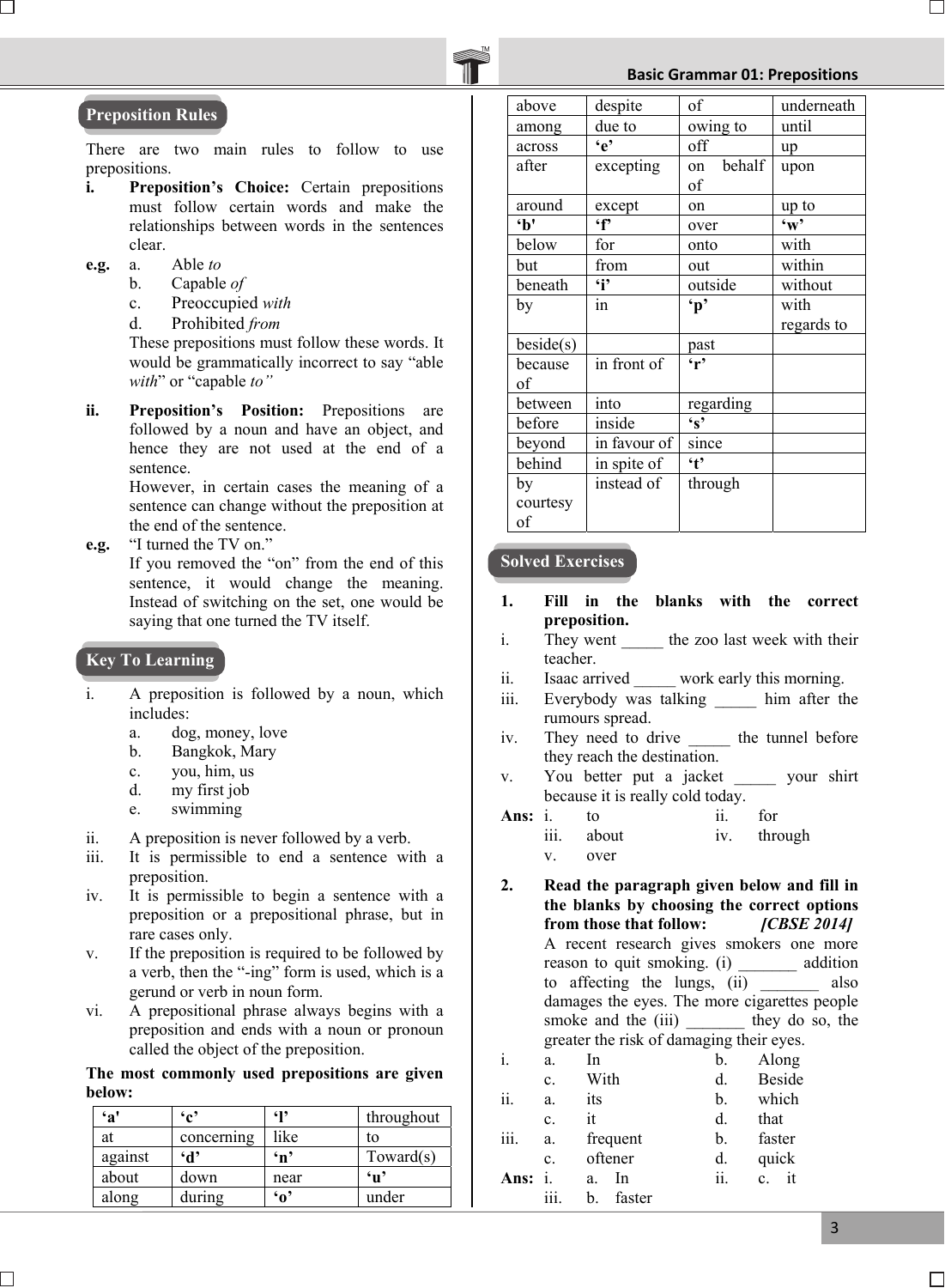# **Class X: English Grammar**



- **3. Insert the appropriate preposition in the following sentences:** i. Slaves sleep the stables. ii. Jacob was feeling lonely Bella by his
- side.
- iii. Suddenly, as we were near the bus stop, the suspicious car started moving \_\_\_\_\_\_ us.
- iv. Use the ladder that is leaning the wall.
- v. We have got a house \_\_\_\_\_\_\_\_ a big garden.
- Ans: i. in ii. without
	- iii. towards iv. against v. with
- **4. Fill in the blanks with the correct preposition.**
- i. The treasure is buried \_\_\_\_\_\_\_\_ (on, under, in) the two coconut trees.
- ii. The secret documents were hidden (inside, at, in) a filing cabinet.
- iii. I like to listen (on, at, to) the radio when I wake up.
- iv. She left without paying (for, at, in) the meal.
- v. A lot of people borrow money \_\_\_\_\_\_\_\_ (on, from, in) the bank.
- Ans: i. under ii. inside iii. to iv. for v. from
- **5. The following passage has not been edited. There is one error in each line. Identify the error and write it along the correction in the answer sheet. The first one has been done for you as an example.**

One morning I finished one business at the bank and was returning in pick my motorbike which I had left in the parking lot outside. Suddenly he realised that I had lost the bike keys. Upset I searched about it in the bank. A bank employee tried to help me find it, and in vain.

| Error | Correction |
|-------|------------|
| One   | some       |
|       |            |
|       |            |

 **Ans:**

| <b>[CBSE 2013]</b> |  |
|--------------------|--|
|                    |  |

|      | <b>Error</b> | Correction |
|------|--------------|------------|
|      | one          | some       |
| ii.  | 1n           | to         |
| iii. | he           |            |
| iv.  | about        | for        |
| V.   | and          | but        |

- **6. The following passage has one omission in each line. Identify the word and write it along with the words that come before and after the ommission in the answer sheet. Ensure that the word that forms your answer is underlined.**
- i. Self-help is very important. You need to be selfreliant and not depend others or wait for others to
- ii. come to your rescue. danger, if we use our presence of mind we can surely reach safety.
- iii. Sometimes we have to face some difficult situations accidents, fires, etc. but, we only need to take
- iv. initiative to find ways to our safety. In short, though help is, our safety is our
- v. responsibility and we should watch out for ourselves waiting for others.

| <b>Before</b> | <b>Omission</b> | After |
|---------------|-----------------|-------|
|               |                 |       |
|               |                 |       |

**Ans:** 

|      | <b>Before</b> | <b>Omission</b> | After     |
|------|---------------|-----------------|-----------|
| 1.   | depend        | upon            | others    |
| ii.  | rescue.       | In times of     | danger    |
| iii. | situations    | during          | accidents |
| iv.  | 1S            | at hand.        | our       |
| V.   | ourselves     | instead of      | waiting   |

#### **Practice Exercises**

#### **Gap Filling Exercises**

- **1. Choose the correct preposition in the following sentences.**
- i. The classes will be held  $\qquad \qquad$   $\qquad \qquad$   $\qquad \qquad$   $\qquad \qquad$   $\qquad \qquad$   $\qquad \qquad$   $\qquad \qquad$   $\qquad \qquad$   $\qquad \qquad$   $\qquad$   $\qquad \qquad$   $\qquad \qquad$   $\qquad \qquad$   $\qquad \qquad$   $\qquad$   $\qquad$   $\qquad$   $\qquad \qquad$   $\qquad \qquad$   $\qquad$   $\qquad$   $\qquad$   $\qquad$   $\qquad$   $\qquad$ Sundays.
- ii. The speaker will be coming (by/from/in) car.
- iii. The name of the author is provided \_\_\_\_\_\_\_ (at/by/in) the end of the chapter.
- iv. You will find out who the murderer is  $(at/by/in)$  the end of the chapter.
- v. Put it  $\frac{1}{\sqrt{1-\frac{1}{\pi}}}$  the right. (in/on/at) Ans: i. on ii. by iii. at iv. by v. on
- **2. Fill the blanks with the correct prepositions.**
- i. He is interested \_\_\_\_\_\_\_ (on/at/in) learning karate.
- ii. I will pick you up  $\left(\frac{\text{on}}{\text{at}}\right)$  8 a.m. on Monday.
- iii. I am going to lose at least  $5 \text{ kgs}$  (on/ at/in) one month.
- iv. I have a doctor's appointment (in/on/at) Saturday.